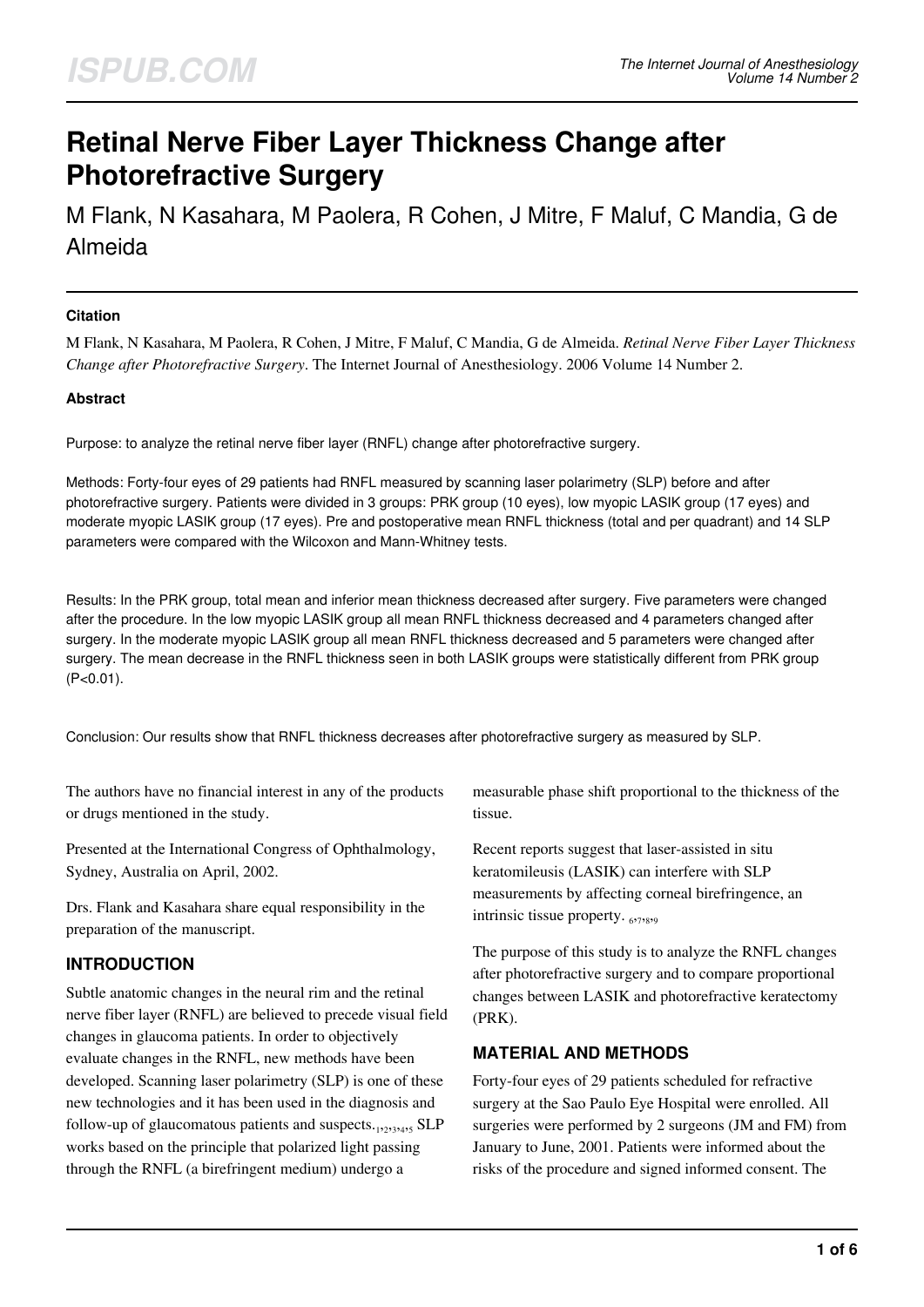procedures followed were in accordance with the Helsinki Declaration of 1075, as revised in 1983. All patients were white, 16 (55.1%) were male and 13 (44.9 %) female. They were divided in 3 groups, according to the surgical technique and degree of myopia in PRK, LASIK I (low myopic) and LASIK II (moderate myopic).

The PRK group comprised 10 eyes of 5 patients. The mean age group was  $38.8 \pm 8.8$  years (range, 26 to 48), mean preoperative spherical equivalent was  $-1.9 \pm 0.4$  diopters (range, -1.00 to -2.75), and the mean tissue ablation was 32.2  $\pm$  16.0 µm (range, 9 to 59). The low myopic group comprised 17 eyes (10 patients) with mean preoperative spherical equivalent up to - 4.00 diopters (-  $2.53 \pm 0.9$ , range  $-0.75$  to  $-4.00$ ). The mean age was  $32.9 \pm 6.8$  years (range, 24 to 50), and the mean tissue ablation was  $49.7 \pm 11.0 \,\text{\mu m}$ (range, 28 to 58). The moderate myopic group comprised 17 eyes (14 patients) with preoperative spherical equivalent from - 4.25 diopters and up (-  $7.19 \pm 1.88$ , range, - 5.00 to -10.00). The mean age was  $33.2 \pm 7.7$  years (range, 21 to 47), and the mean tissue ablation was  $90.5 \pm 20.0$  µm (range, 66 to 133).

Preoperatively all patients underwent a complete ophthalmologic examination including, refractometry, biomicroscopy, aplanation tonometry, indirect ophthalmoscopy, pachimetry, corneal topography, and retinal nerve fiber layer analysis with the scanning laser polarimeter (GDx ® version 2.0.08, Laser Diagnostic Technology, San Diego, CA, USA).

Briefly, the surgical technique for LASIK involved the creation of a corneal flap (160 µm or 180 µm, at the surgeon discretion) with the Hansatome® (Bausch & Lomb Surgical, Claremont, CA, USA). A flying-spot ablation was performed on corneal stroma with the Technolas Keracor 117 C excimer laser (Bausch & Lomb Surgical, Claremont, CA, USA), using a variable optical zone (4.5 mm to 6.0 mm) individualized for each eye. The corneal flap was then repositioned, the interface irrigated with balanced saline solution and let it air dry for at least 3 minutes. A bandage contact lens was placed in the operated eye for at least 12 h and the patient was instructed to use tobramicin 0.3% and dexamethasone 0.1% (Tobradex®, Alcon Laboratories, INC., Fort Worth, TX, USA) q.i.d. for 1 week.

The PRK procedure started with a removal of the previously demarcated corneal epithelium to a diameter of 7.0 mm. A flying-spot laser ablation was done with the Technolas Keracor 117 C excimer laser (Bausch & Lomb Surgical,

Claremont, CA, USA) and a bandage contact lens was placed. Postoperatively, patients were instructed to take tobramicin 0.3% and dexamethasone 0.1% (Tobradex®, Alcon Laboratories, INC., Fort Worth, TX, USA) q.i.d. for 3 days and diclofenac 0.1% (Voltaren®, Novartis Ophthalmics, Duluth, GA, USA) q.i.d. for 24 h. On postoperative day 3, the bandage contact lens was removed and patients started using fluoromethasone 0.1% (Florate®, Alcon Laboratories, INC., Fort Worth, TX, USA) q.i.d. for one month.

SLP was repeated from one to 10 weeks after the surgical procedure. Three good quality pictures were taken from each eye by the same operator and the mean of the 3 was used for analysis. In the mean image, a ellipse set at 1.75 times the disk diameter was drawn concentric to the disk margin. The preoperative image was set as reference.

Pre and postoperative values of mean RNFL thickness (total and per each of the 4 quadrants) and SLP parameters included in the GDx® software version 2.0.08 (symmetry, superior ratio, inferior ratio, superior/nasal, maximum modulation, average thickness, ellipse modulation, ellipse average, superior average, inferior average and superior integral) were compared. Definition of each parameter has been described elsewhere.<sub>10</sub> Wilcoxon test was used to compare pre and postoperative data within the groups and Mann-Whitney test was used to compared the  $\frac{1}{6}$  values of each group ( $\%$  = pre - postoperative / pre X 100). A P value of less than 0.05 was considered to be statistically significant.

# **RESULTS**

Table 1 shows the mean pre and mean RNFL thickness difference among PRK group, LASIK I (low myopic) group and LASIK II (moderate myopic) group. All quadrants showed statistically significant difference for LASIK I and LASIK II groups, whereas, for the PRK group, mean total and mean inferior quadrant showed significant difference.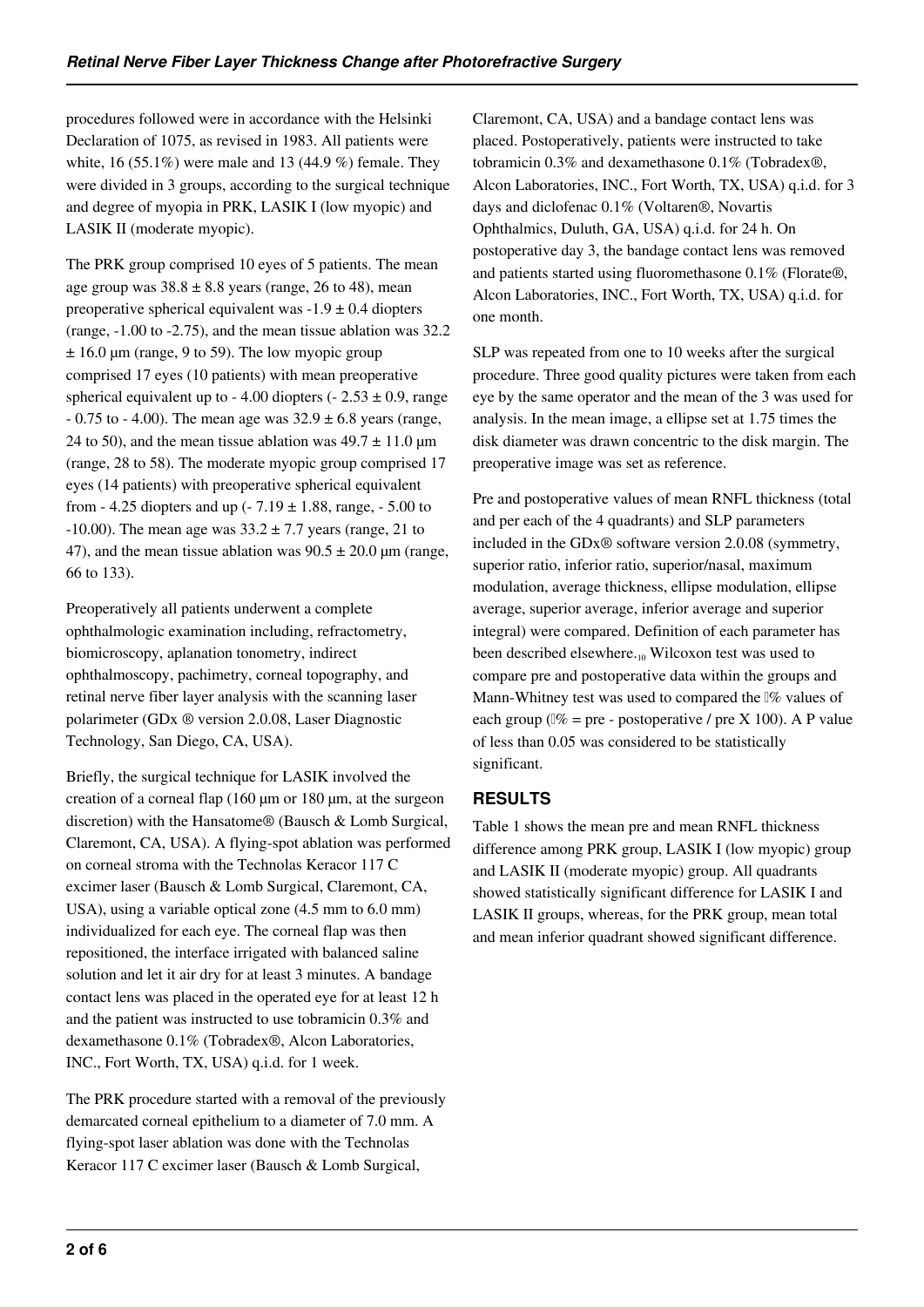#### **Figure 1**

Table 1: Mean pre and postoperative retinal nerve fiber layer thickness.

|          | <b>PRK</b>       |                |             | <b>LASIKI</b>  |             |     | <b>LASIK II</b> |                   |       |
|----------|------------------|----------------|-------------|----------------|-------------|-----|-----------------|-------------------|-------|
|          | Pre<br>$(\mu m)$ | $Post(\mu m)$  | $P^{\circ}$ | Pre (µm)       | Post (um)   | p*  | Pre (um)        | Post<br>$(\mu$ m) | $P^*$ |
| Total    | 55.2<br>(10.3)   | 53.1 (9.3)     | 01          | 66.1<br>(12.9) | 57.7 (9.9)  | 01  | 64.8<br>(11.4)  | 57.9<br>(9.6)     | .001  |
| Superior | 62.0<br>(13.9)   | 60.0<br>(14.1) | NS          | 77.6<br>(15.4) | 68.7 (11.8) | 02  | 71.1<br>(12.4)  | 61.8<br>(9.6)     | .001  |
| Inferior | 69.9<br>(12.9)   | 66.1<br>(12.7) | .01         | 79.0<br>(16.0) | 69.8 (14.3) | 02  | 78.7<br>(14.8)  | 70.7<br>(14.4)    | .001  |
| Temporal | 27.9<br>(6.6)    | 26.8(6.4)      | NS          | 36.6(9.6)      | 29.2(6.1)   | .01 | 42.3<br>(11.8)  | 34.8<br>(10.8)    | .01   |
| Nasal    | 38.5<br>(5.4)    | 35.7(5.7)      | NS          | 47.9<br>(11.7) | 38.6(6.8)   | 01  | 48.6<br>(13.2)  | 43.2<br>(10.1)    | .01   |

LASIK I: low myopic group LASIK II: moderate myopic group mean (standard deviation) Pre: preoperative Post: postoperative NS: not significant P\* : Wilcoxon

Table 2 shows the pre and postoperative differences of all SLP parameters among 3 groups. Average thickness, ellipse average and inferior integral were statistically different for the 3 groups.

#### **Figure 2**

Table 2: Mean pre and postoperative parameters.

|            | <b>PRK</b>  |             |           | <b>LASIKI</b> |             |     | <b>LASIK II</b> |            |      |
|------------|-------------|-------------|-----------|---------------|-------------|-----|-----------------|------------|------|
| Parameter  | Pre         | Post        | $P^{\pm}$ | Pre           | Post        | p*  | Pre             | Post       | p+   |
| symmetry   | 0.86(0.15)  | 0.92(0.14)  | 01        | 0.98 (0.09)   | 0.94(0.13)  | NS  | 0.93(0.09)      | 0.91(0.27) | NS   |
| sup ratio  | 2.58(0.71)  | 2.55 (0.57) | NS        | 2.49 (0.37)   | 2.59 (0.38) | NS  | 2320.59)        | 22(0.42)   | NS   |
| inf. ratio | 294 (0.59)  | 2.76(0.48)  | 05        | 2.56 (0.44)   | 2.78(0.47)  | NS  | 2.48(0.61)      | 2.48(0.61) | NS   |
| suphesal   | 1.98(0.33)  | 2.09(0.4)   | NS        | 2.13(0.32)    | 2.2(0.35)   | NS  | 2.12(0.43)      | 2050.42    | NS   |
| max. mod.  | 1.99(0.6)   | 2.04 (0.59) | NS        | 1.65 (0.43)   | 1.88 (0.42) | NS  | 1.66(0.55)      | 1.72(0.41) | NS   |
| ellip.mod  | 3.33 (0.62) | 299 (123)   | NS        | 2.87 (0.9)    | 3.18(0.57)  | NS  | 2.81(0.61)      | 295(0.65)  | NS   |
| avrg thick | 52 (8.69)   | 49.9 (8.26) | .05       | 62 (12.8)     | 54.3 (9.23) | 01  | 60.4(10.0)      | 54.5(7.7)  | .001 |
| ellip.svrg | 55.3 (10.4) | 53 (9.43)   | .05       | 66.2 (12.9)   | 57.8 (9.95) | 02  | 64.7(11.3)      | 57.9(9.6)  | .001 |
| sup aveg   | 62 (13.9)   | 59.5 (14.2) | NS        | 77.1(14.8)    | 68.7(11.8)  | 05  | 71.1(12.3)      | 61.8(9.6)  | .001 |
| inf. avrg  | 69.9 (12.6) | 66.1 (12.7) | 01        | 79.1 (16.1)   | 69.9 (14.2) | .03 | 78.8(14.8)      | 70.8(14.3) | .001 |
| sup integ  | 0.18(0.03)  | 0.17(0.03)  | NS        | 0.2 (0.03)    | 0.19(0.03)  | NS  | 0.27(0.36)      | 0.16(0.02) | .001 |
|            |             |             |           |               |             |     |                 |            |      |

LASIK I: low myopic group LASIK II: moderate myopic group mean (standard deviation) Pre: preoperative Post: postoperative NS: not significant P\* : Wilcoxon

Table 3 shows the comparison of the mean pre and postoperative change of RNFL thickness ( $\mathbb{I}\%$ ) among groups. Mean total and 3 of the 4 quadrants (except nasal) were statistically different between PRK and LASIK I. No difference was found between LASIK I and LASIK II.

#### **Figure 3**

Table 3: Mean pre and postoperative differences of retinal nerve fiber layer thickness among groups.

|          | PRK $(\Delta\%)$ | LASIK $I(\Delta\%)$ | p*  | LASIK II (A%) | $P_{\mathcal{T}}^{\mu}$ |
|----------|------------------|---------------------|-----|---------------|-------------------------|
| Total    | 3.59             | 11.84               | .01 | 10.49         | N <sub>S</sub>          |
| Superior | 3.35             | 10.73               | .01 | 12.75         | N <sub>S</sub>          |
| Inferior | 5.41             | 11.31               | .05 | 10.2          | NS                      |
| Temporal | 3.27             | 17.85               | .05 | 17.21         | $_{\rm NS}$             |
| Nasal    | 6.81             | 17.24               | NS  | 10.19         | $_{\rm NS}$             |

Δ%: (Pre - Post) / Pre P\*: Mann-Whitney between PRK group and low myopic group P† : Mann-Whitney between low and moderate myopic groups NS: not significant

Table 4 shows the comparison of the mean pre and postoperative change (Δ%) of SLP parameters. Symmetry, inferior ratio, average thickness and ellipse average were statistically different between PRK and LASIK I groups. Between LASIK I and LASIK II, all differences, except integral superior, were not significant.

# **Figure 4**

| Parameter          | PRΚ (Δ%) | LASIK I (A%) | p*          | LASIK II (A%) | $P+$        |
|--------------------|----------|--------------|-------------|---------------|-------------|
| Symmetry           | $-7.79$  | 3.95         | .001        | 3.96          | NS          |
| Sup. ratio         | $-0.6$   | $-5.54$      | NS          | 1.96          | NS          |
| Inf. ratio         | 5.59     | $-10.58$     | 05          | $-3.41$       | NS          |
| Sup./nasal         | $-6.23$  | $-3.94$      | ΝS          | 2.58          | ΝS          |
| Max modulation     | $-5.65$  | $-18.18$     | NS          | $-11.53$      | $_{\rm NS}$ |
| Ellipse modulation | 9.36     | $-19.37$     | ΝS          | $-8.42$       | $_{\rm NS}$ |
| Average thickness  | 3.89     | 11.32        | .01         | 9.27          | $_{\rm NS}$ |
| Ellipse average    | 3.86     | 11.89        | 01          | 10.36         | NS          |
| Sup. average       | 4.24     | 10.08        | $_{\rm NS}$ | 12.79         | $_{\rm NS}$ |
| Inf. average       | 5.53     | 11.21        | NS          | 10.15         | $_{\rm NS}$ |
| Sup. integral      | 3.54     | $-11.57$     | NS          | 15.58         | 05          |

Table 4: Mean pre and postoperative differences of parameters among groups.

Δ%: (Pre - Post) / Pre P\*: Mann-Whitney between PRK group and low myopic group P† : Mann-Whitney between low and moderate myopic groups NS: not significant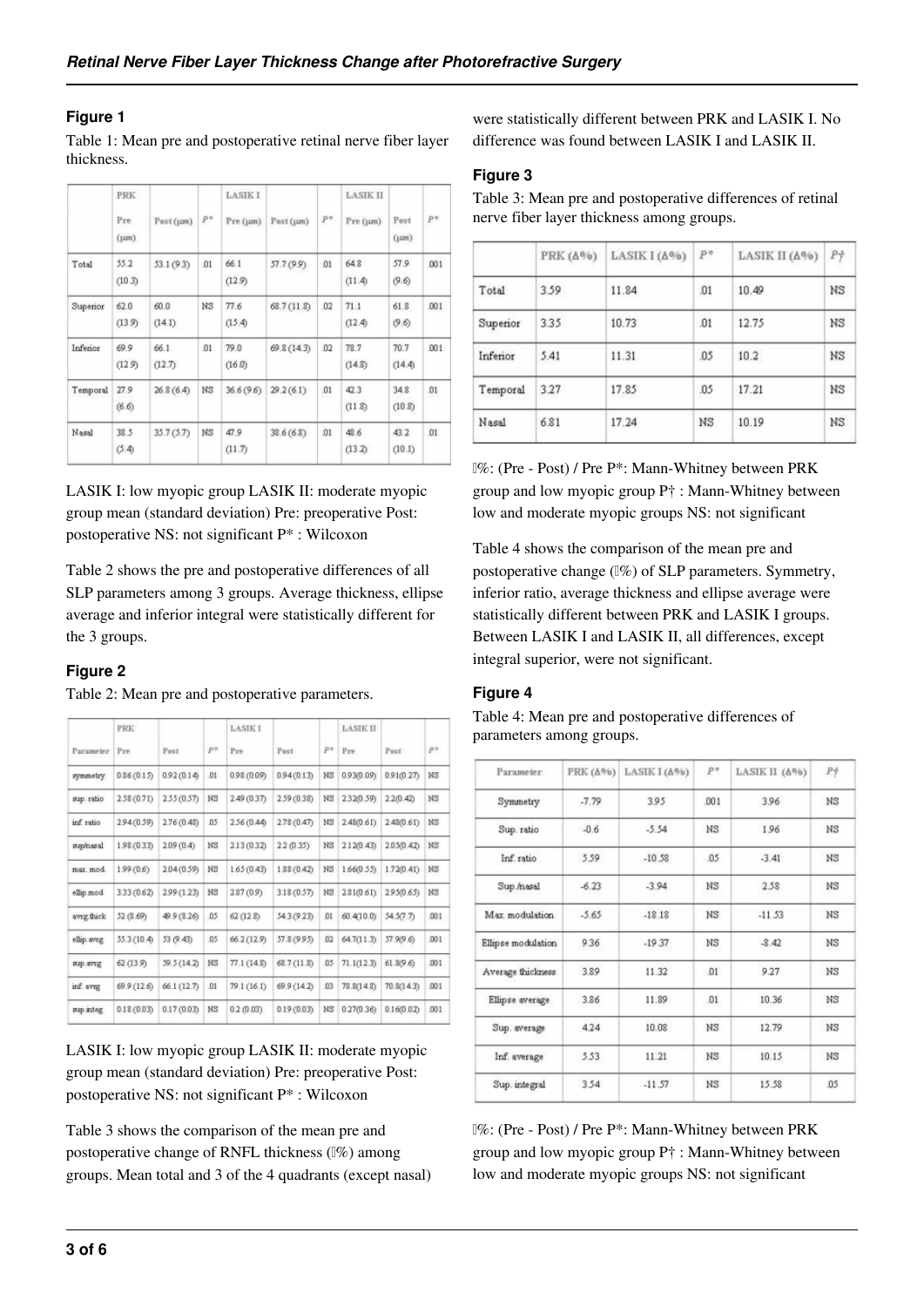# **DISCUSSION**

This study is the only that compared PRK and LASIK changes in SLP results. The results of this study concur with previous publish studies. Gürses-Özden et al. found that total mean RNFL and superior, inferior, temporal and nasal mean RNFL were thinner after LASIK in 13 eyes.<sub>6</sub> Tsai et al., evaluating 35 eyes, noted the postoperative integrals and averages of RNFL thickness were statistically significantly lower than preoperative values in all quadrants, except in the temporal one.<sub>8</sub> Roberts et al. noted that six of 12 retinal nerve fiber layer thickness measurements showed significant change in 30 eyes, one week after LASIK., However, there was no correlation with corneal ablation depth for all parameters. In a larger series of patients, Kook et al. found the mean postoperative retardation values of all sectors and of the superior, temporal, inferior and nasal sectors showed reduced RNFL thickness.

The SLP (version 2.0.08) measurements is influenced by corneal and crystalline lens birefringence. In order to neutralize corneal polarization effect caused by the 3 mm diameter central cornea, SLP uses a built-in anteriorsegment-compensating device fixed at corneal polarization axis of 15 nasally downward. $_{10}$  However, considerable intraindividual and interindividual variability exists and the linear relationship between corneal polarization axis and RNFL retardation parameters is responsible, in part, for the wide distribution of RNFL thickness as generated by SPL.<sub>11</sub>

Most authors agree that RNFL thickness changes after LASIK is caused by the structural changes determined by ablation of tissue from the anterior stroma in central cornea.<sub>677899</sub> Such ablation affects the form-birefringent properties of the cornea to a point to change RNFL thickness measurements by SLP. It is unlikely that the transient elevated IOP during the microkeratome pass caused true nerve fiber loss. Although reaching values over 50 mmHg, the IOP elevation lasts less than 30 seconds. Besides, the time period between the surgery and the second SLP measurement, which was one or two weeks in some patients, seems too short to allow apoptosis of the retinal ganglion cell take place causing axon loss and be noticed by means of SLP. Nevertheless, Bushley et al. report a case of visual field defect associated with  $LASIK_{12}$  The near superior altitudinal defect correlated with an infero-temporal notch. They believe that increased IOP associated with the microkeratome ring used during LASIK may have precipitated optic nerve head ischemia and visual field defect. This case is an exception to the rule and highlights

the importance of discussing this unusual complication in glaucomatous patients.

Choplin et al. found no significant effect of excimer laser PRK on RNFL thickness measurements in a group of 13 patients with moderate myopia. $_{13}$  In their study, the pre and postoperative RNFL thickness measurements were not compared. Conversely, in our study, we found total mean and inferior RNFL thinning in the PRK group and 5 parameters changed after the procedure. The SLP measurements changes in PRK patients suggests that RNFL thinning does not represent true loss.

In our study we decided to compare the RNFL changes seen after refractive surgery according to the surgical technique. LASIK seemed to cause more thinning in the RNFL and SLP parameters changes than PRK. When comparing low and moderate myopic groups only one parameter (superior integral) was different between groups, whereas no difference was found in the RNFL thickness measures suggesting that the amount of corneal tissue ablation does not influence the retardation measurements. This is in agreement with Roberts et al. that found no correlation with corneal ablation depth for all parameters.

A new version of SLP with variable corneal polarization compensation (VCC) is now available. Weinreb et al. compared the ability of SLP to discriminate between healthy and glaucomatous eyes with fixed corneal polarization magnitude and  $VCC_{14}$  The authors noticed that VCC can improve the ability to discriminate between healthy and glaucomatous eyes. Even though the correction for corneal polarization compensation with VCC looks promising, whether these measurements can be influenced by photorefractive surgery, or not, is yet to be determined.

In conclusion, our study shows that both PRK and LASIK can influence SPL measurements. This effect is most probably caused by structural changes in the corneal stroma as a result of excimer laser ablation.

# **ADDRESS FOR CORRESPONDENCE**

Mauricio Flank, MD Rua Dr. Homem de Melo, 1186, suite 112 São Paulo – SP 05007-002 Brazil FAX: (55-11-6979-3588)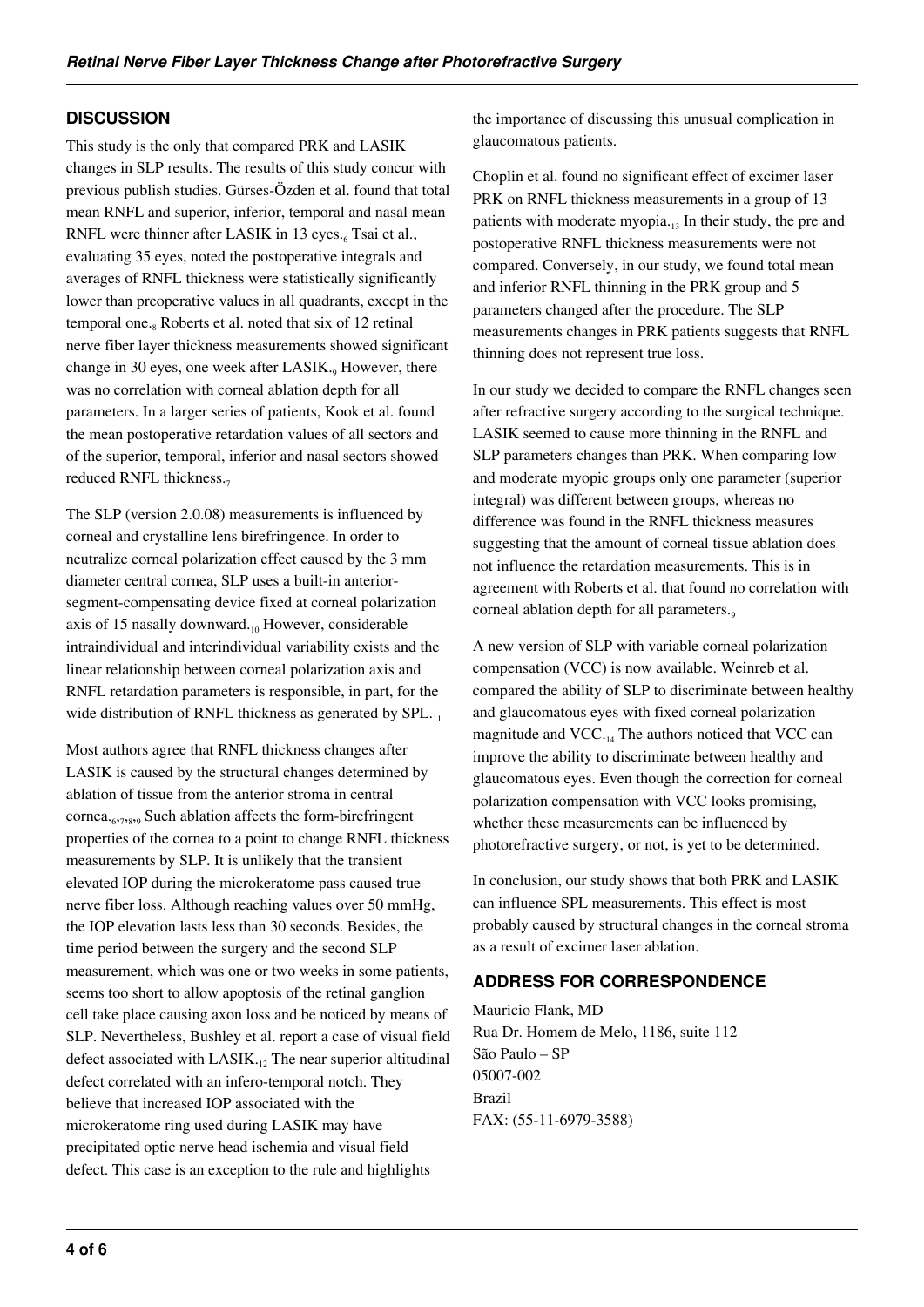#### **References**

1. Weinreb RN, Shakiba S, Zangwill L. Scanning laser polarimetry to measure the nerve fiber layer of normal and glaucomatous eyes. Am J Ophthalmol 1995; 119: 627-636. 2. Niessen AGJE, van den Berg TJTP, Langerhorst CT, Greve EL. Retinal nerve fober layer assessment by scanning laser polarimetry and standardized photography. Am J Ophthalmol 1996; 121: 484-492.

3. Weinreb RN, Zangwill L, Berry CC, Bathija R, Sample PA. Detection of glaucoma with scanning laser polarimetry. Arch Ophthalmol 1998; 116: 1583-1589.

4. Choplin NT, Lundy DC, Dreher AW. Differentiating patients with glaucoma from glaucoma suspects and normal subjects by nerve fiber layer assessment with scanning laser polarimetry. Ophthalmol 1998: 105: 2068-2076.

5. Lee VW, Mok KH. Retinal nerve fiber layer measurement by nerve fiber analyzer in normal subjects and patients with glaucoma. Ophthalmol 1999: 106: 1006-1008.

6. Gürses-Özden R, Pons ME, Barbieri C, Ishikawa H, Buxton DF, Liebmann JM, et al. Scanning laser polarimetry measurements after laser-assisted in situ keratomileusis. Am J Ophthalmol 2000; 129: 461-464.

7. Tsai YY, Lin JM. Effect of laser-assisted in situ

keratomileusis on the retinal nerve fiber layer. Retina 2000; 20: 342-5.

8. Kook MS, Lee S, Tchah H, Sung K, Park R, Kim K. Effect of laser in situ keratomileusis on retinal nerve fiber layer thickness measurements by scanning laser polarimetry. J Cataract Refract Surg 2002: 28: 670-675.

9. Roberts TV, Lawless MA, Rogers CM, Sutton GL, Domniz Y. The Effect of Laser-Assisted In Situ Keratomileusis on Retinal Nerve Fiber Layer Measurements Obtained with Scanning Laser Polarimetry. J Glaucoma 2002; 11:173-176.

10. Nerve Fiber Analyzer System Manual. Laser Diagnostic Technilogies, Inc., San Diego, CA, USA, 1996.

11. Greenfield DS, Knighton RW, Huang XR. Effect of corneal polarization axis on assessment of retinal nerve fiber layer by scanning laser polarimetry. Am J Ophthalmol 2000; 129: 715-722.

12. Bushley DM, Parmley VC, Paglen P. Visual field defect associated with laser in situ keratomileusis. Am J Ophthalmol 2000; 129: 668-671.

13. Choplin NT, Schallhorn SC. The effect of excimer laser photorefractive keratectomy for myopia on nerve fiber layer thickness measurements as determined by scanning laser polarimetry. Ophthalmol 1999: 106: 1019-1023.

14. Wienreb RN, Bowd C, Zangwill LM. Glaucoma detection using scanning laser polarimetry with variable corneal polarization compensation. Arch Ophthalmol 2002; 120: 218-224.